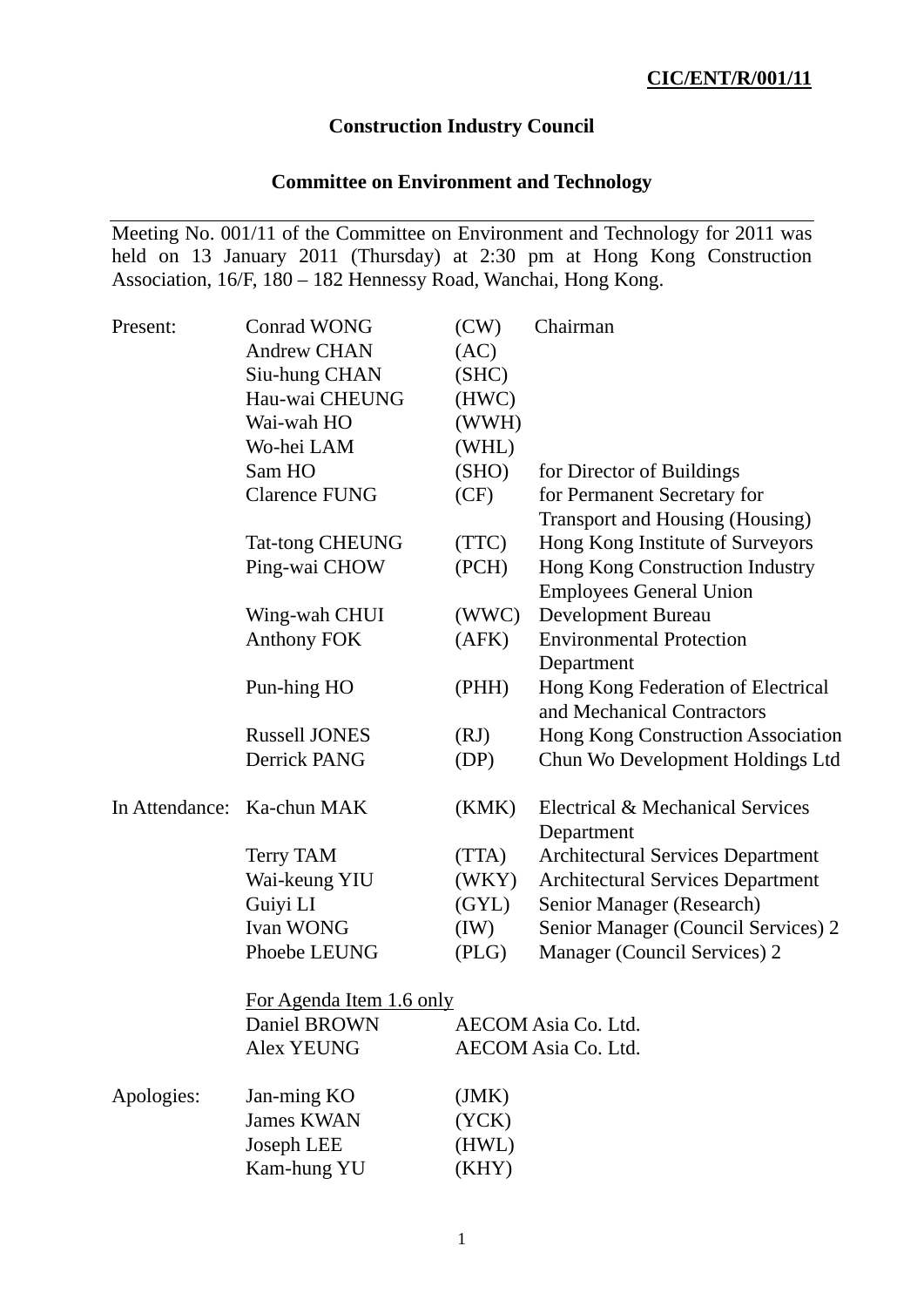| Wai-wai YU   | (WWY) |                                          |
|--------------|-------|------------------------------------------|
| Choi-kai AU  | (CKA) | Director of Buildings                    |
| Peter LEE    | (PL)  | The University of Hong Kong              |
| Long PANG    | (LP)  | <b>Construction Site Workers General</b> |
|              |       | Union                                    |
| Connie YEUNG | (CYG) | <b>Housing Department</b>                |

### **PROGRESS REPORT**

#### **Action**

#### 1.1 **Confirmation of the Progress Report of the Previous Meeting**

Members took note of Paper CIC/ENT/R/005/10 and confirmed the progress report of the last meeting held on Thursday, 7 October 2010 at Hong Kong Construction Association, Hong Kong.

#### 1.2 **Matters Arising from the Previous Meeting**

 1.2.1 Forum on the use of standardisation and modularisation in Hong Kong works projects

> The Hong Kong Institution of Engineers was invited to co-organise the forum in April 2011 and the logistics would be worked out shortly.

1.2.2 Forum on the use of Building Information Modelling (BIM)

Members agreed to invite the Hong Kong Institute of Building Information Modelling to co-organise the forum which was tentatively scheduled for the second half of 2011.

 1.2.3 Publication of Guidelines on Trip Ticket System for Disposal of Construction & Demolition Materials in Private Sector Works

> The Guidelines were approved by the CIC at its meeting held on 5 November 2010 and would be published after review by a copywriter and completion of cover design.

1.2.4 Key Performance Indicators for Construction Industry

Discussed under Agenda Item 1.4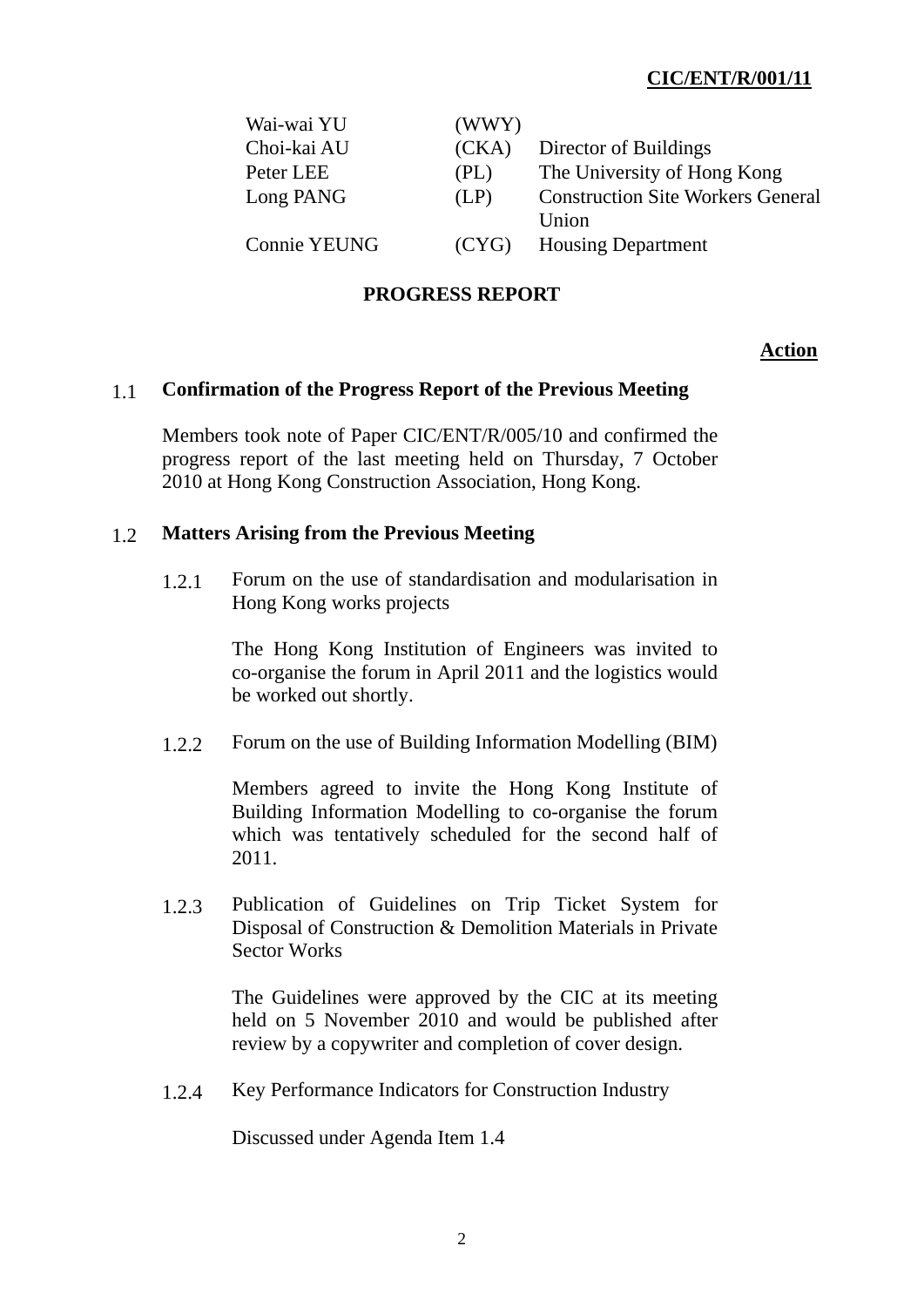#### **Action**

 1.2.5 Funding for Research on River Sand Substitutes for Concrete Production and Cement Sand Mortar Production (Phase One)

Reported under Agenda Item 1.7

 1.2.6 Public Consultation on Hong Kong's Climate Change Strategy and Action Agenda

> The Environmental Protection Department (EPD) gave a briefing on the captioned consultation to the CIC and the HKGBC on 19 November 2010 during which attendees exchanged their views on the proposed strategy and action agenda. The CIC at its meeting held on 17 December 2010 discussed the proposed responses to this public consultation and a draft reply enclosing "a collection of views of some individual CIC members" was subsequently circulated to CIC members for comment. The final version was issued to the EPD on 7 January 2011.

> *[Post-meeting notes: The final reply to the EPD was circulated for Members' information on 14 January 2011.]*

1.2.7 Construction-related Workers Cards

Discussed under Agenda Item 1.3

1.2.8 Construction Technology Forum

Members took note of the Report on Evaluation Questionnaire Findings for Construction Technology Forum tabled at the meeting and welcomed the positive responses from the forum participants. The CIC Secretariat was obtaining consent from the speakers for sharing the presentation/ research materials with the public via the CIC website.

A Member urged that workshops should be organised to help identify research and development opportunities and the Task Force on Research Activities had already proposed inviting down-stream construction practitioners to take part in the workshops. The CIC Secretariat replied that a small-scale workshop would be held in March/ April 2011 and the workshop programme would soon be worked out.

**CIC Secretariat**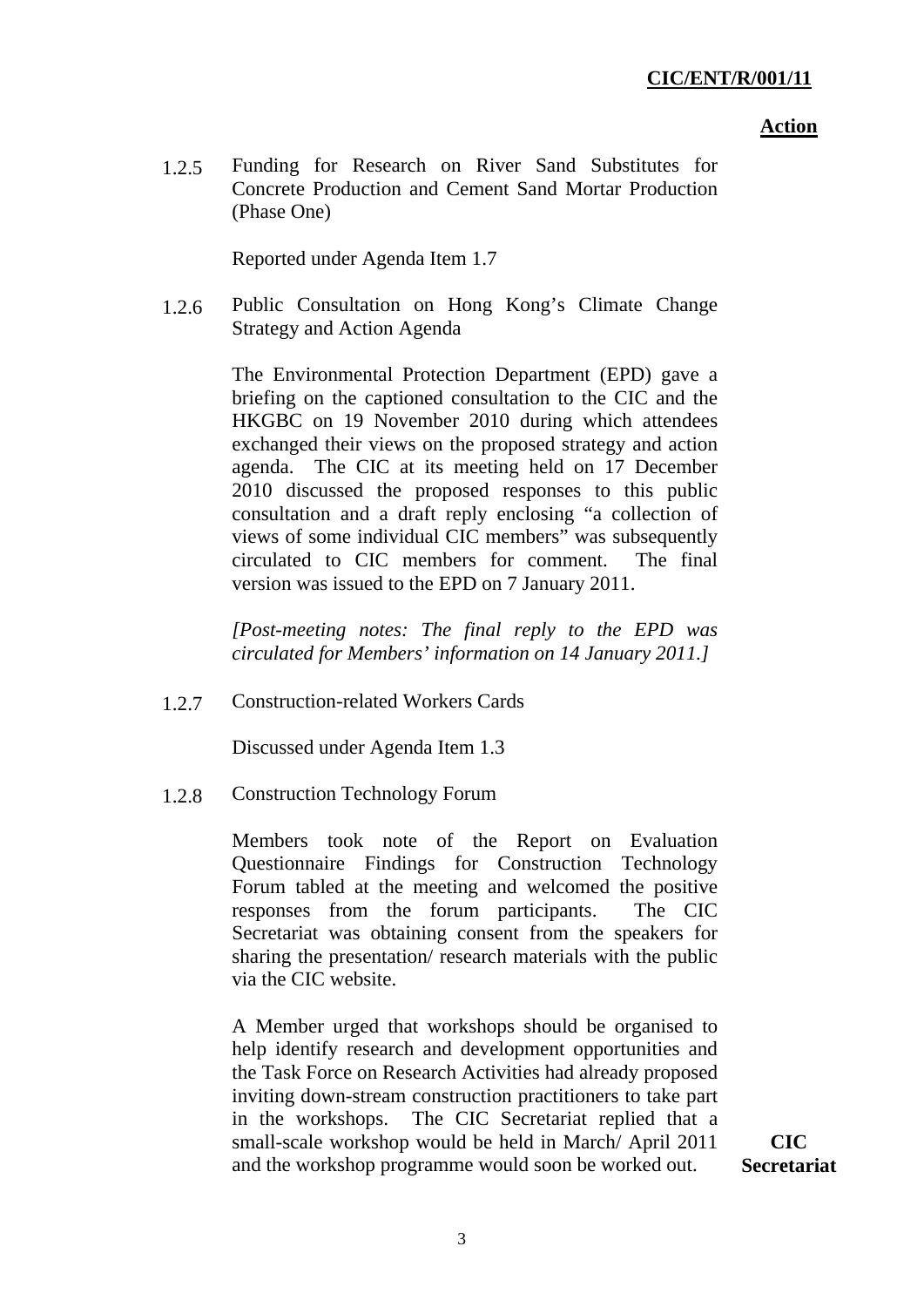### **Action**

# 1.3 **Construction Workers Registration Card and Qualification Records**

Members took note of the Paper CIC/ENT/P/001/11 which set out some ideas to facilitate deliberation on the approach and direction to resolve the issue. The interim solution proposed in the Paper was primarily aimed at creating a database for construction-related vocational qualifications to facilitate inspection by concerned authorities or agents, thus reducing the number of cards to be carried by construction workers while working on sites.

A Member suggested using a smart card system instead of the proposed web-based database. The smart card system had some merits. It could allow retrieval of qualification records in a more convenient way and with restrict access to data maintenance, only qualification issuing bodies/ administrators could be allowed to change specific information in the card. However, it was noted that there were a variety of standards for smart card functionality and data security, and different smart card systems adopted by individual organisations were not compatible with one another. Should a generic system be developed for adoption by all stakeholders, the system development costs would be high and the willingness of individual organisations to replace their current systems had yet to explore.

Another Member pointed out that some concerned ordinances required workers to "carry" the card with him and a web-based database might not be a feasible solution to the problem.

Some Members expressed their concerns about information security in both web-based database and smart card system. They also advised that measures should be in place to ensure compliance with the Personal Data (Privacy) Ordinance and mitigate associated risks. Unnecessary liability arising from provision of inadequate qualification records should also be considered.

A Member suggested considering the cost-effectiveness of developing the database to avoid the multiple-card hassle.

Members noted that there were other types of worker cards issued by individual companies such as contractors. The Hong Kong Construction Association (HKCA) would meet with some card system providers to explore possible solutions.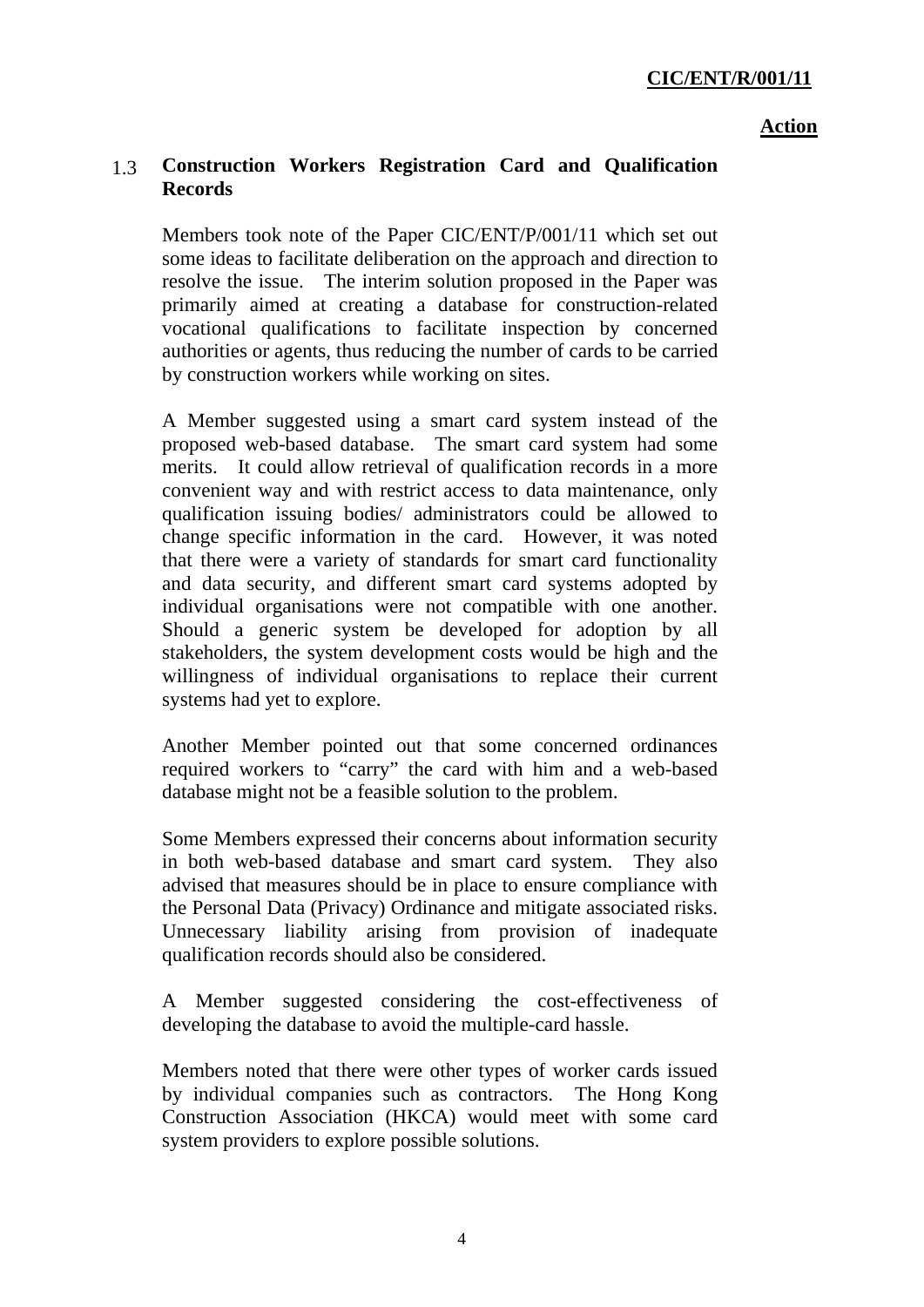#### **Action**

Members also noted that the Development Bureau (DEVB) had studied the problem of multiple construction-related cards and related legal requirements particularly those relating to the qualifications stated in paragraph 3.1 of the Paper. The DevB was requested to provide Members with relevant findings for further discussion. **DEVB** 

Members then agreed to continue the discussion after collecting the above-mentioned information from the DEVB and the HKCA. **CIC Secretariat** 

### 1.4 **Key Performance Indicators (KPIs) for Construction Industry**

It was reported that the draft proposal for setting KPIs for the construction industry in Hong Kong was being revised with reference to comments from all CIC committees. The revised draft would be submitted to Members for discussion at the next meeting.

## 1.5 **Commitment towards Sustainable Urbanisation in Hong Kong – Construction Industry Perspective**

Members took note of the Paper CIC/ENT/P/002/11 and supplementary information on the research project entitled "Commitment towards Sustainable Urbanisation in Hong Kong – Construction Industry Perspective" (Research-SUHK) tabled at the meeting.

Members were aware that the research team had given a presentation to the Committee in July 2010 to elaborate on the objectives and significance of the Research-SUHK. The discussion had been suspended pending the finalisation of CIC Research Funding Application Procedures.

As for the research proposal, Members viewed that the scope of sustainable urbanisation could be broad and might include town planning and some social-economic matters outside the construction industry. Some Members considered that the Research-SUHK could facilitate the CIC to develop a network with construction industry stakeholders in other Asian cities though the research outcomes might not result in practical application and tangible benefits at the moment.

### *[WWH left the meeting at this juncture.]*

It was noted from the minutes of AsiaConstruct Meeting that the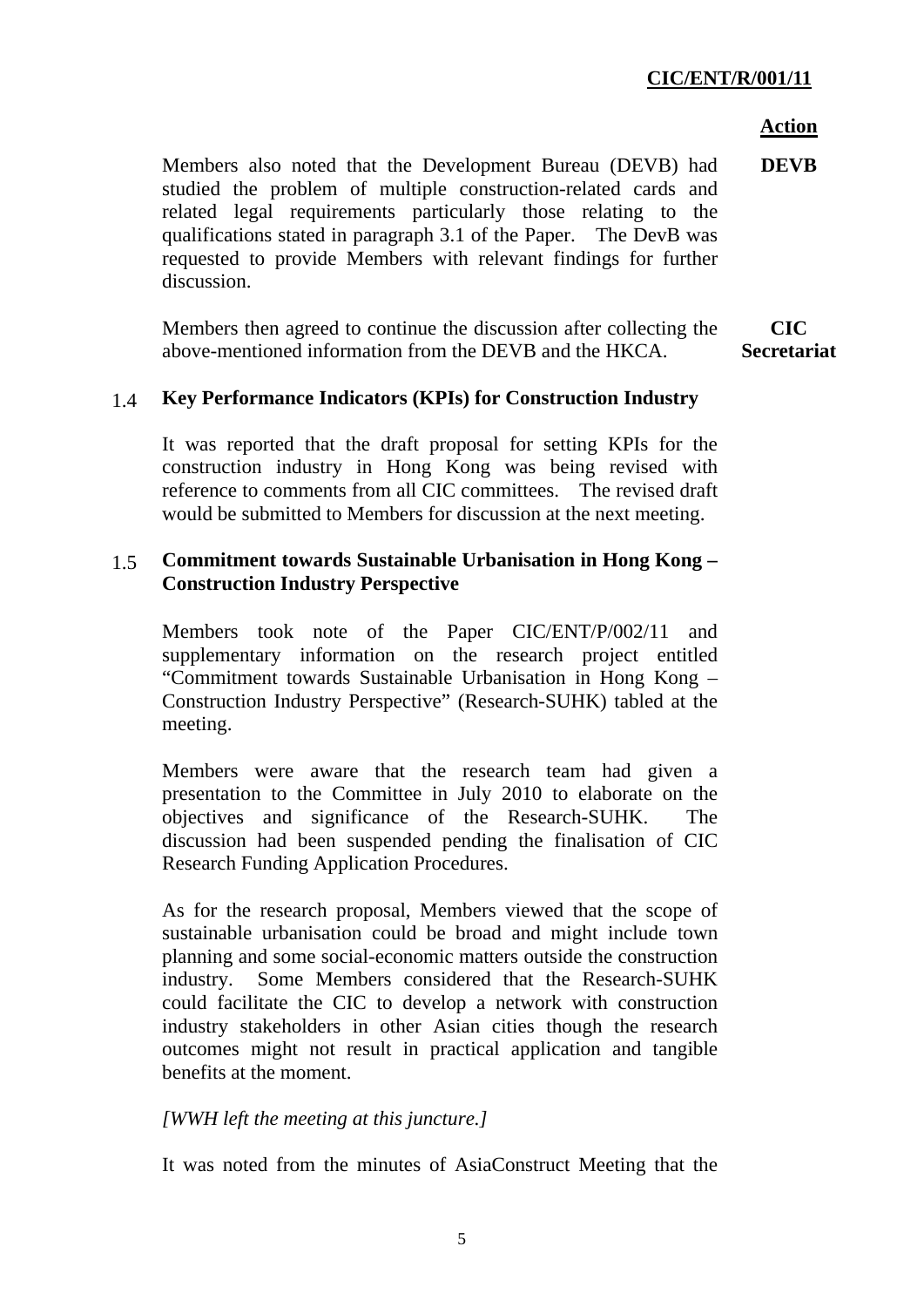#### **Action**

participating countries were about to agree on the definition of sustainable urbanisation. Members considered that it would be good for the research team to provide them with the agreed definition. After much deliberation, Members requested the research team to submit an executive summary of the Research-SUHK highlighting the following information:

**CIC Secretariat** 

- (a) a more precise description of the study scope addressing construction-related issues;
- (b) deliverables directly relating to the construction industry and their applications and benefits to the local construction industry;
- (c) cost estimates for the research project and if possible, funding to be allocated to the part pertaining to the construction industry;
- (d) the definition of Sustainable Urbanisation as agreed by the AsiaConstruct Network;
- (e) whether the information and data of the studies conducted by other AsiaConstruct Countries would be made available to the Hong Kong representative for benchmarking or comparison; and
- (f) whether the research team had approached or considered approaching other organisations or the Development Bureau for funding as well?

Members noted that the CIC had deliberated on the proposed Research Funding Application Procedures and resolved to accept the recommendation of the Committee on Administration and Finance that the CIC should focus on initiating research projects as it considered necessary but not taking the role of a funding body. As such, the approach for the CIC to initiate research projects through tendering was approved whereas the approach for the CIC to provide funding to research projects submitted by research institutes was not accepted.

Members considered that tendering might not be applicable to some cases. Taking Research-SUHK as an example, the research brief had been submitted by the research team to the AsiaConstruct Network and it would be unlikely that the CIC could put the research proposal out to tender and appoint another research institution to undertake the Research-SUHK. Members also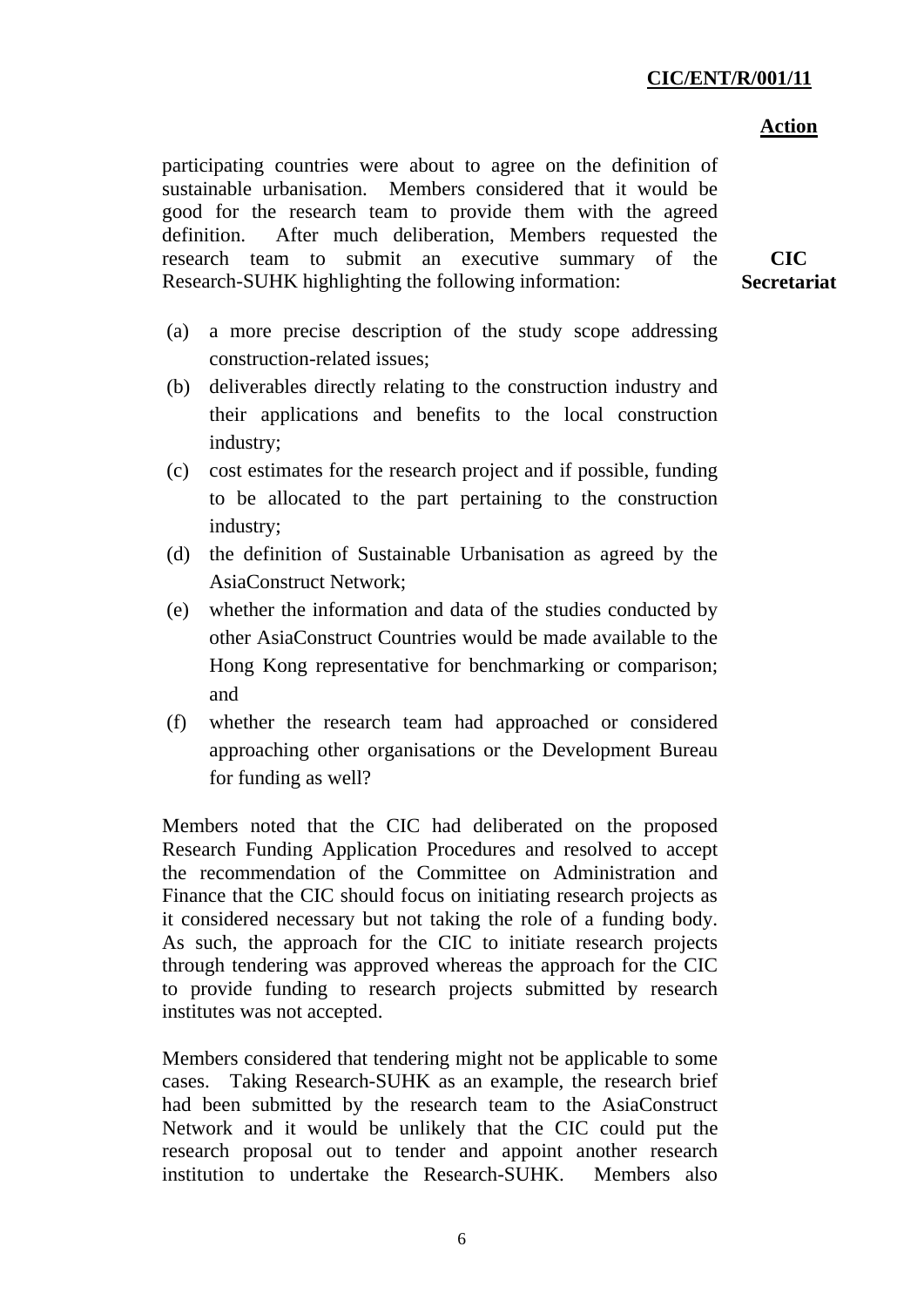### **Action**

suspected that the CIC might not have adequate resources and expertise to develop a comprehensive research brief should the CIC consider initiate a similar research on sustainable urbanisation. A Member however pointed out that it would deserve considering single tender invitation should good justifications such as specialties of the research, capabilities of the research team and project relevancy to the construction industry be given.

*[DP and WHL left the meeting at this juncture.]* 

# 1.6 **Task Force on Adhesion Technologies for External Wall Tiles – Progress Update**

Members took note of the Paper CIC/ENT/P/003/11. It was reported that the Task Force on Adhesion Technologies for External Wall Tiles held a meeting on 11 January 2011 to discuss the draft Review Report of the Adhesion Technologies for External Wall Tiles and Rendering. However, the meeting notes of that Task Force meeting had yet to be available.

*[Mr Daniel BROWN and Mr Alex YEUNG of AECOM arrived at the meeting at this juncture.]* 

Mr David BROWN then gave a presentation on the draft Review Report with highlights on the initial findings about the problems and the proposed laboratory testing, which had already taken into account the recent comments from the Task Force on the draft Review Report. Members considered that the initial findings of the review and the proposed laboratory testing were on the right track and advised AECOM to proceed with the research project.

*[Mr Daniel BROWN and Mr Alex YEUNG left the meeting after the presentation.]* 

1.7 **Research on River Sand Substitutes for Concrete Production and Cement Sand Mortar Production (Phase One) – Progress Update** 

Members took note of the Paper CIC/ENT/P/004/11.

## 1.8 **Research on Establishing a Hong Kong Based Carbon Labelling Framework for Construction Materials – Progress Update**

Members took note of Paper CIC/ENT/P/005/11.